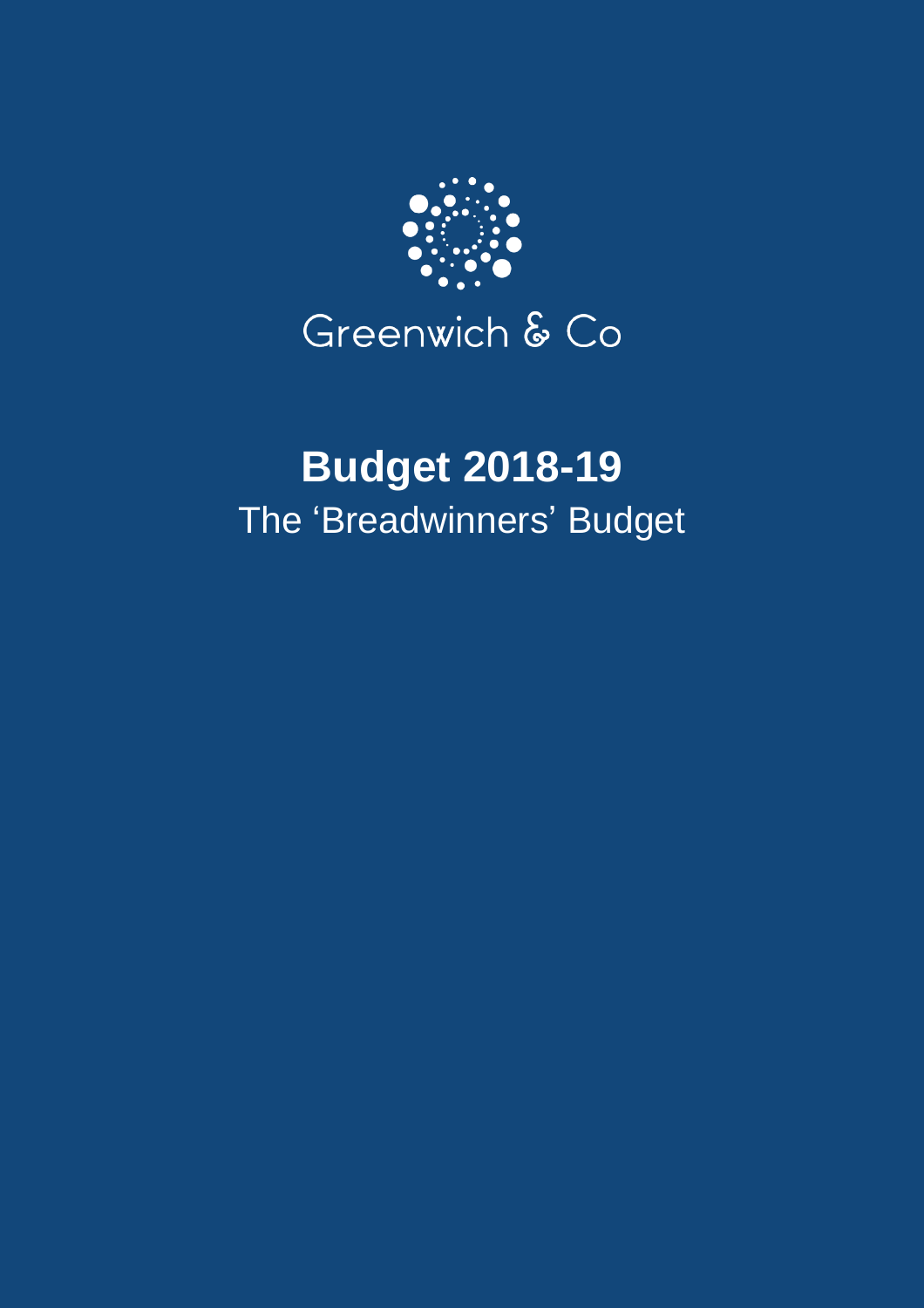

## **Contents**

| Security, Road Freight, And Computer Design Services Become ATO Black Economy Target  7 |  |
|-----------------------------------------------------------------------------------------|--|
|                                                                                         |  |
|                                                                                         |  |
|                                                                                         |  |
|                                                                                         |  |
|                                                                                         |  |
|                                                                                         |  |
|                                                                                         |  |
|                                                                                         |  |
|                                                                                         |  |
|                                                                                         |  |
|                                                                                         |  |
|                                                                                         |  |
|                                                                                         |  |
|                                                                                         |  |
|                                                                                         |  |
|                                                                                         |  |
|                                                                                         |  |
|                                                                                         |  |
|                                                                                         |  |
|                                                                                         |  |
|                                                                                         |  |
|                                                                                         |  |
| Increasing the maximum number of members in an SMSF.                                    |  |
|                                                                                         |  |
|                                                                                         |  |
|                                                                                         |  |
|                                                                                         |  |
|                                                                                         |  |
|                                                                                         |  |
|                                                                                         |  |
|                                                                                         |  |
|                                                                                         |  |
|                                                                                         |  |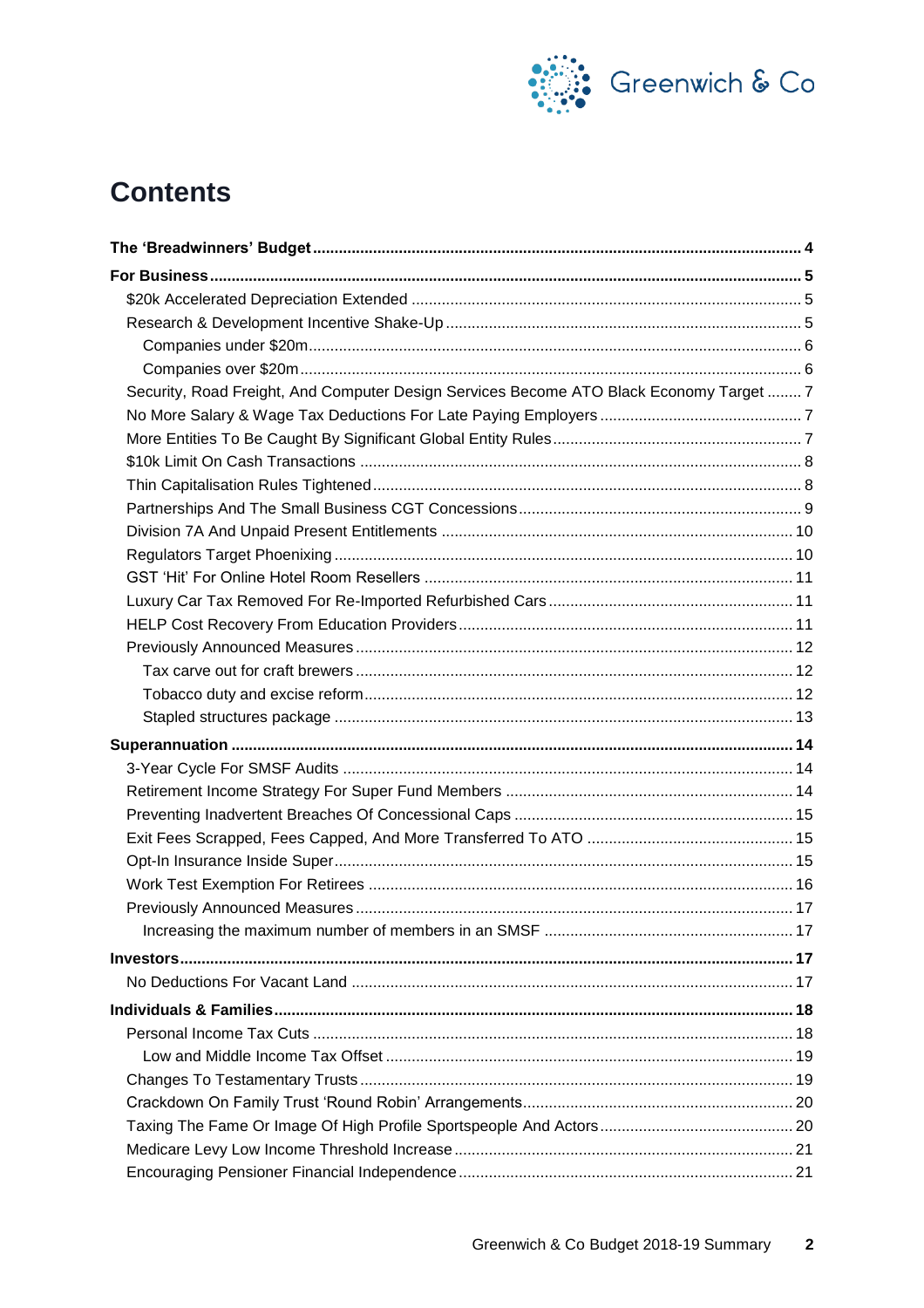

The information contained herein is provided on the understanding that it neither represents nor is intended to be advice or that the authors or distributor is engaged in rendering legal or professional advice. Whilst every care has been taken in its preparation no person should act specifically on the basis of the material contained herein. If assistance is required, professional advice should be obtained.

The material contained in the Greenwich & Co Budget 2018-19 summary should be used as a guide in conjunction with professional expertise and judgement. All responsibility for applications of the Greenwich & Co Budget 2018-19 summary and for the direct or indirect consequences of decisions based on the Greenwich & Co Budget 2018-19 summary rests with the user. Greenwich & Co, directors and authors or any other person involved in the preparation and distribution of this document, expressly disclaim all and any contractual, tortious or other form of liability to any person in respect of these notes and any consequences arising from its use by any person in reliance upon the whole or any part of the contents of these notes.

Copyright © Greenwich & Co Pty Ltd. All rights reserved.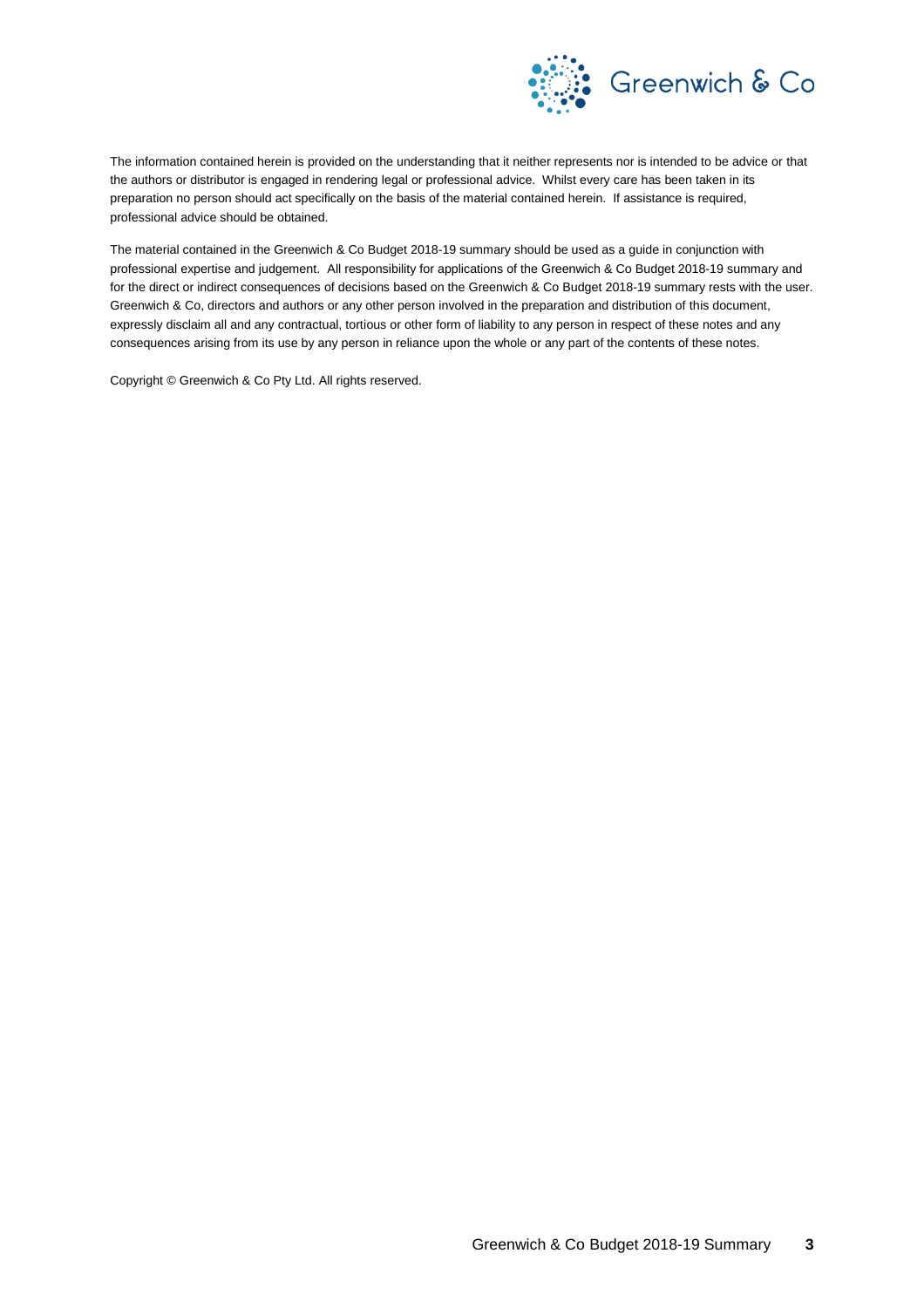# **The 'Breadwinners' Budget**

Reward for work is a dominant theme in this year's Budget. The seven-year personal income tax plan initially targets low to middle income earners before making significant changes to the tax brackets.

Innovation continues to be the Government's mantra with the medical industry a clear winner. The Government has dedicated a total of \$1.3 billion to fund genomic research projects investigating medicines that can be tailored to individual patients, clinical trials of new drugs and development of new medical technologies.

As you would expect from an election budget, there is not a lot of bad news or serious cuts. The black economy however features consistently with a multiagency taskforce and all manner of programs including the imposition of a limit of \$10,000 on cash payments.

There are also a number of tax changes to close loopholes and while not presented in the budget, the Treasurer has flagged the release of a discussion paper that will explore options for taxing digital business in Australia. There will be more to come – just not this year.

### **Key initiatives**

- \$20k accelerated depreciation extended until 30 June 2019
- Research & development incentive shake-up
- Black economy new initiatives and more industries rolled into the taxable payments system
- **Introduction of a three-year cycle for SMSF audits for compliant funds**
- seven-year personal tax cut plan
- Major innovation funding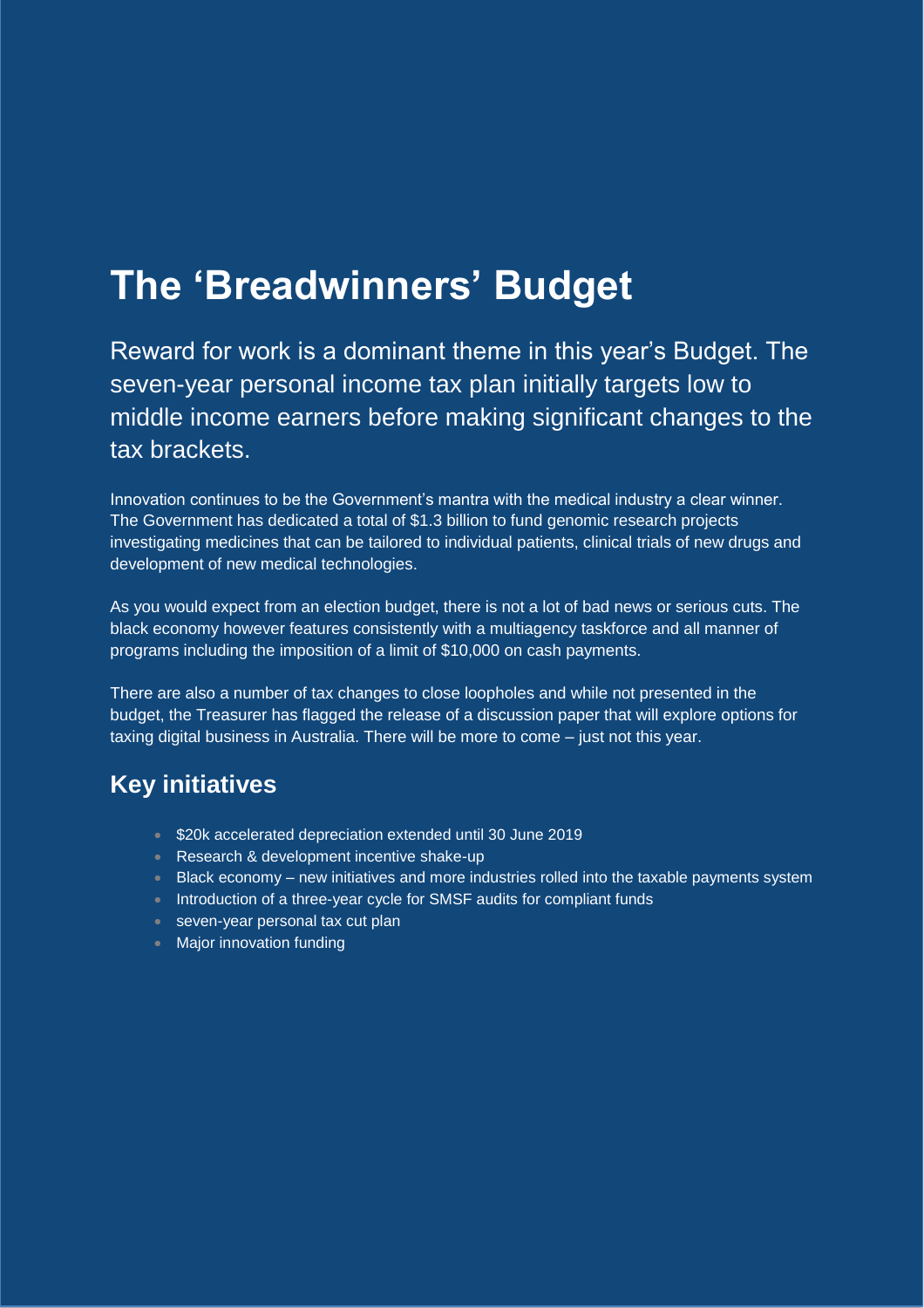

#### **Welcome to our 2018-19 Budget Summary**

For any questions you might have about the Budget announcements and their implications to you or your business, please contact us:

Greenwich & Co Pty Ltd Email: info@greenwichco.com Phone: (08) 6555 9500 Web: [greenwichco.com](http://www.greewichco.com/)

# **For Business**

### **\$20k Accelerated Depreciation Extended**

| Date of effect |  |
|----------------|--|
|                |  |

**Date of effect** current until 30 June 2019

The ability for small business entities to claim an immediate deduction for assets costing less than \$20,000 has been extended until 30 June 2019.

From 1 July 2019, the immediate deduction threshold will reduce back to \$1,000.

There are no limits to the number of times you can use the immediate deduction assuming your cashflow supports the purchases.

If your business is registered for GST, the cost of the asset needs to be less than \$20,000 after the GST credits that can be claimed by the business have been subtracted from the purchase price. If your business is not registered for GST, it is the GST inclusive amount.

Second hand goods are also deductible. However, there are a number of assets that don't qualify for the instant asset write-off as they have their own set of rules. These include horticultural plants, capital works (building construction costs etc.), assets leased to another party on a depreciating asset lease, etc.

If you purchase assets costing \$20,000 or more, the immediate deduction does not apply but small businesses have the ability to allocate the purchase to a pool and depreciate the pool at a rate of 15% in the first year and 30% for each year thereafter.

### **Research & Development Incentive Shake-Up**

| Date of effect | 1 July 2018 |
|----------------|-------------|
|----------------|-------------|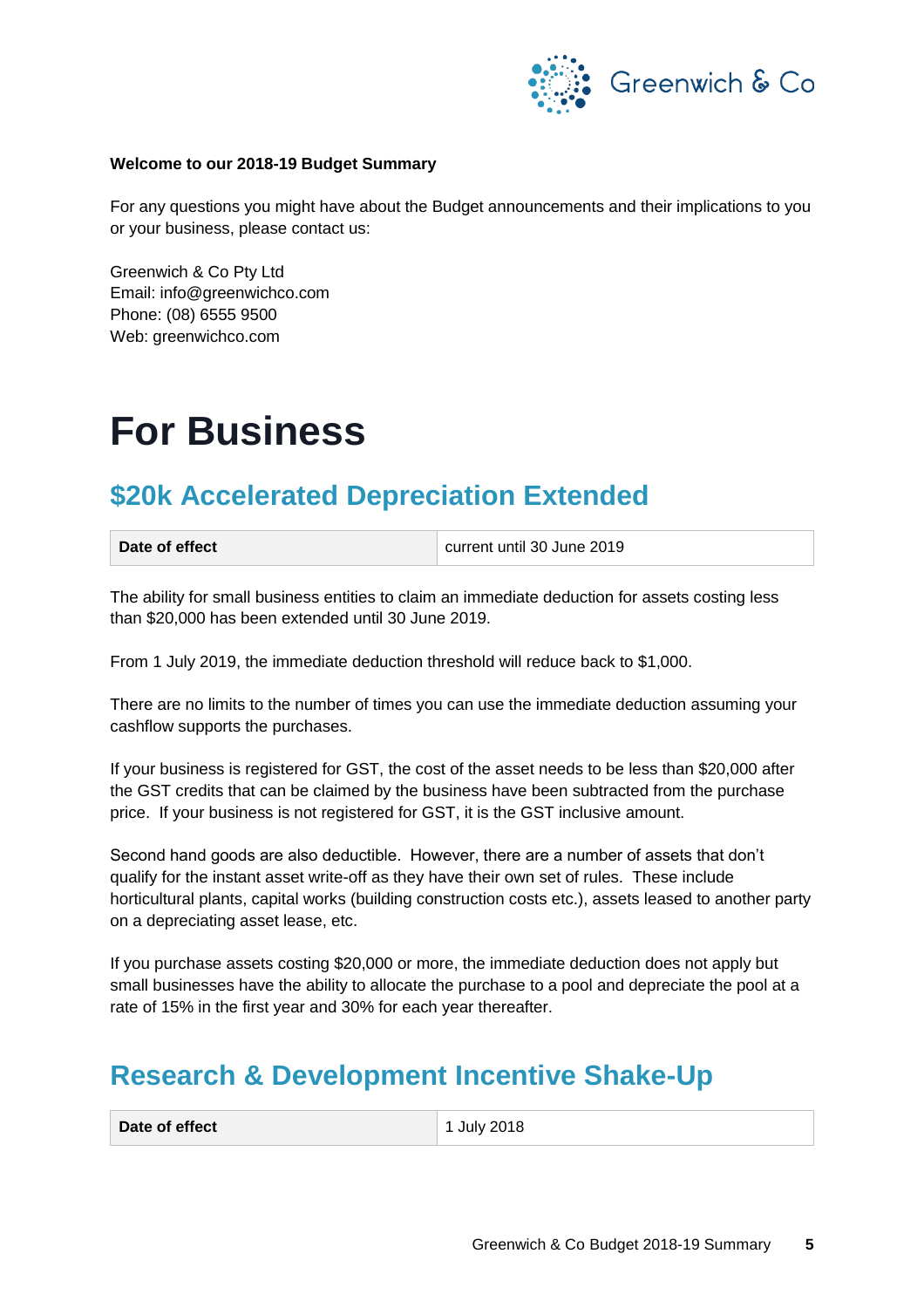

Applying to income years starting on or after 1 July 2018, the way the research and development (R&D) tax incentive applies will change to focus on 'more intensive' R&D activities, particularly in medical and clinical development. The changes attempt to refocus the incentive on activities that go well beyond what companies would normally do to improve.

### **Companies under \$20m**

For companies with an aggregated annual turnover less than \$20 million:

- An annual \$4 million cap will be introduced on cash refunds for R&D claimants. Amounts that are in excess of the cap will become a non-refundable tax offset and can be carried forward into future income years;
- Clinical trials will be excluded from the \$4 million cap on cash refunds, to encourage development in this area; and
- The refundable R&D tax offset will be amended and will become a premium of 13.5 percentage points above the company's tax rate for that year.

### **Companies over \$20m**

For companies with aggregated annual turnover of \$20 million or more, an R&D premium will be introduced that ties the rates of the non-refundable R&D tax offset to the incremental intensity of R&D expenditure as a proportion of total expenditure for the year.

The marginal R&D premium will be the company's tax rate plus:

- 4 percentage points for R&D expenditure between 0% to 2% R&D intensity;
- 6.5 percentage points for R&D expenditure above 2% to 5% R&D intensity;
- 9 percentage points for R&D expenditure above 5% to 10% R&D intensity; and
- 12.5 percentage points for R&D expenditure above 10% R&D intensity.

The R&D expenditure threshold - the maximum amount of R&D expenditure eligible for concessional R&D tax offsets - will be increased from \$100 million to \$150 million per annum.

The ATO has expressed concerns in recent years that many claims are being made under the R&D tax incentive for expenditure that does not meet the strict conditions for the tax offset. For example, the ATO's view is that some companies have been claiming the R&D tax offset in connection with normal business activities rather than experiments being undertaken for the purpose of generating new knowledge. In addition to the changes outlined above, additional resources will be provided to the ATO and Department of Industry, Innovation and Science to undertake greater enforcement activity and provide more guidance for those seeking to make claims.

#### **More**

• [Reforming the R&D Tax Incentive fact sheet](https://budget.gov.au/2018-19/content/factsheets/6-tax-integrity.html)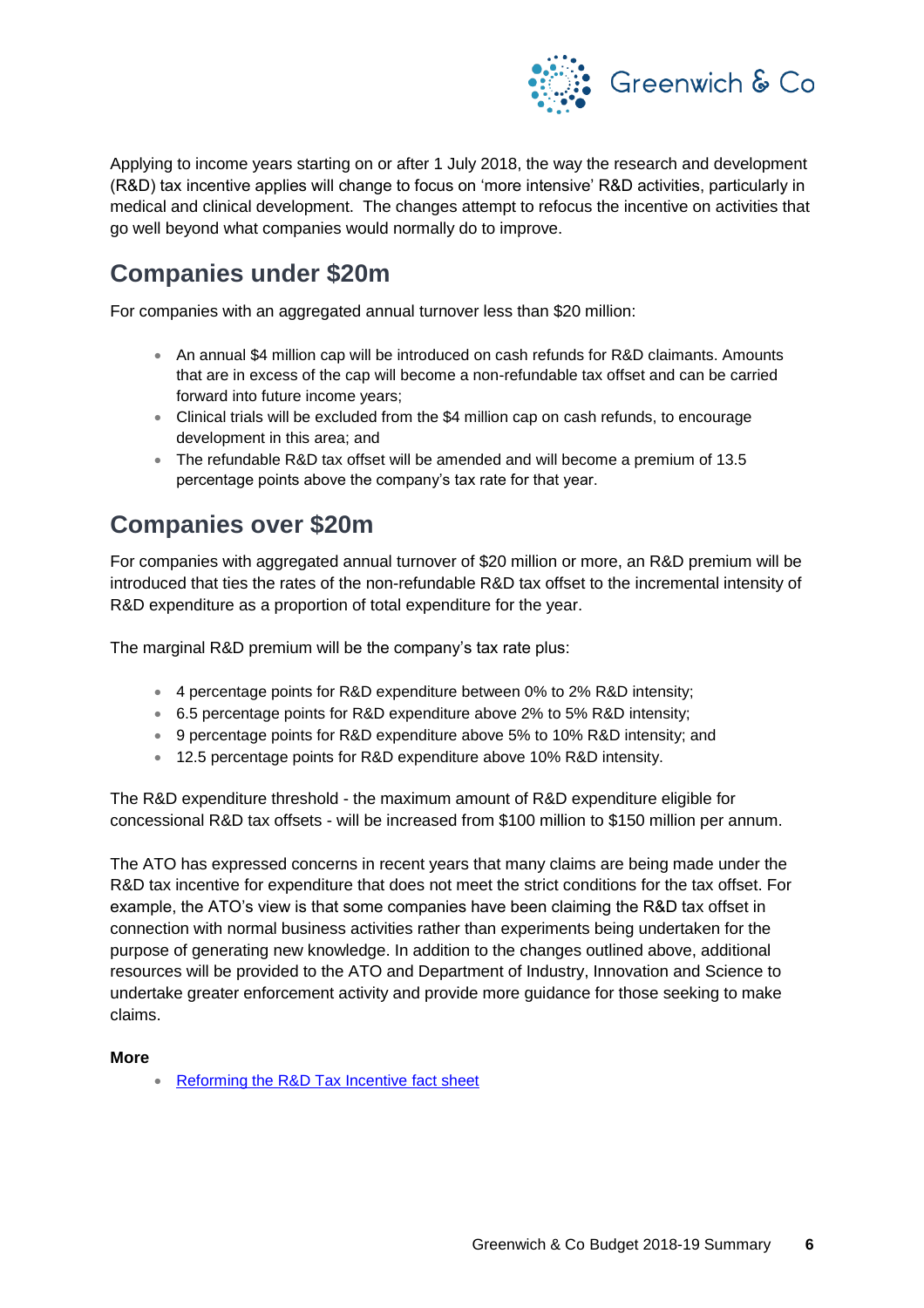

### **Security, Road Freight, and Computer Design Services Become ATO Black Economy Target**

**Date of effect** 1 July 2019

The taxable payments reporting system requires businesses in certain industries to report payments they make to contractors (individual and total for the year) to the ATO. 'Payment' means any form of consideration including non-cash benefits and constructive payments.

From 1 July 2019 the following industries will be required to lodge annual reports to the ATO:

- security providers and investigation services;
- road freight transport; and
- computer system design and related services.

The building industry, cleaning and courier businesses are already required to provide this enhanced reporting to the ATO.

The first annual report for these industries is required by August 2020. Businesses in these industries will need to start collecting information on payments to contractors from 1 July 2019.

## **No More Salary & Wage Tax Deductions for Late Paying Employers**

| Date of effect | $\vert$ 1 July 2019 |
|----------------|---------------------|
|                |                     |

The Government really wants employers focussed on their tax obligations to the point where employers that fall behind will lose the right to claim employment related tax deductions.

Employers who do not keep up with their PAYG obligations will not be able to claim a tax deduction for payments to employees (such as wages).

Businesses will also lose the ability to claim deductions for payments made to contractors where the contractor does not provide an ABN and the business does not withhold PAYG.

### **More Entities to be Caught by Significant Global Entity Rules**

**Date of effect** 2018

Significant global entities (SGE) face an increased level of compliance. From 1 July 2018, the definition of an SGE will be expanded.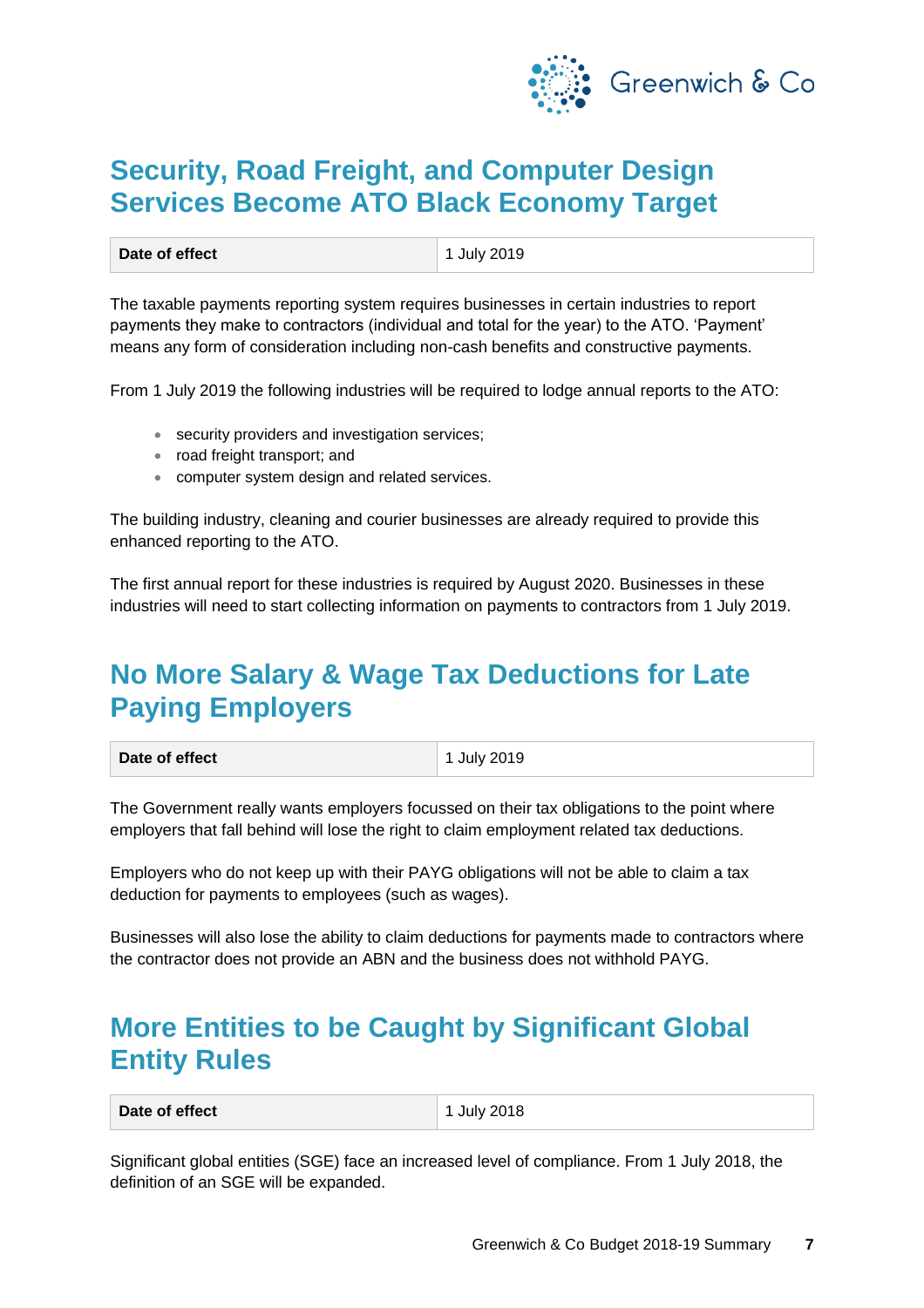

In very broad terms, at present, an entity is an SGE if:

- It is the parent entity of a group with annual global income of \$1bn or more; or
- It is a member of a group that includes a parent entity with annual global income of \$1bn or more and the group is consolidated for accounting purposes as a single group.

These rules could potentially apply to Australian subsidiary companies or Australian branches of foreign companies, regardless of the turnover of the Australian operations.

The definition of an SGE will be expanded from 1 July 2018 to include:

- members of large multinational groups headed by private companies, trusts and partnerships; and
- members of groups headed by investment entities.

If an entity is treated as an SGE then it could be exposed to:

- Increased penalties, including for situations where returns etc., are not lodged on time;
- Country-by-country reporting obligations; and
- The need to provide general purpose financial statements to the ATO if these have not already been provided to ASIC.

### **\$10k Limit on Cash Transactions**

A limit of \$10,000 will be introduced for cash payments made to businesses for goods and services from 1 July 2019. Payments above the threshold will need to be made through an electronic payment system or by cheque.

The measure does not impact on transactions with financial institutions or non-business consumer to consumer transactions. But, if you run a business, from 1 July 2019 you will not be able to accept cash transactions above \$10,000.

#### **More**

- Minister for Revenue and Financial Services [Tackling illegal behaviour in](http://kmo.ministers.treasury.gov.au/media-release/051-2018/) the Black [Economy](http://kmo.ministers.treasury.gov.au/media-release/051-2018/)
- [Australian Government response to the Black Economy Taskforce Final Report](https://treasury.gov.au/publication/p2018-287474/)

## **Thin Capitalisation Rules Tightened**

**Date of effect** 1 July 2019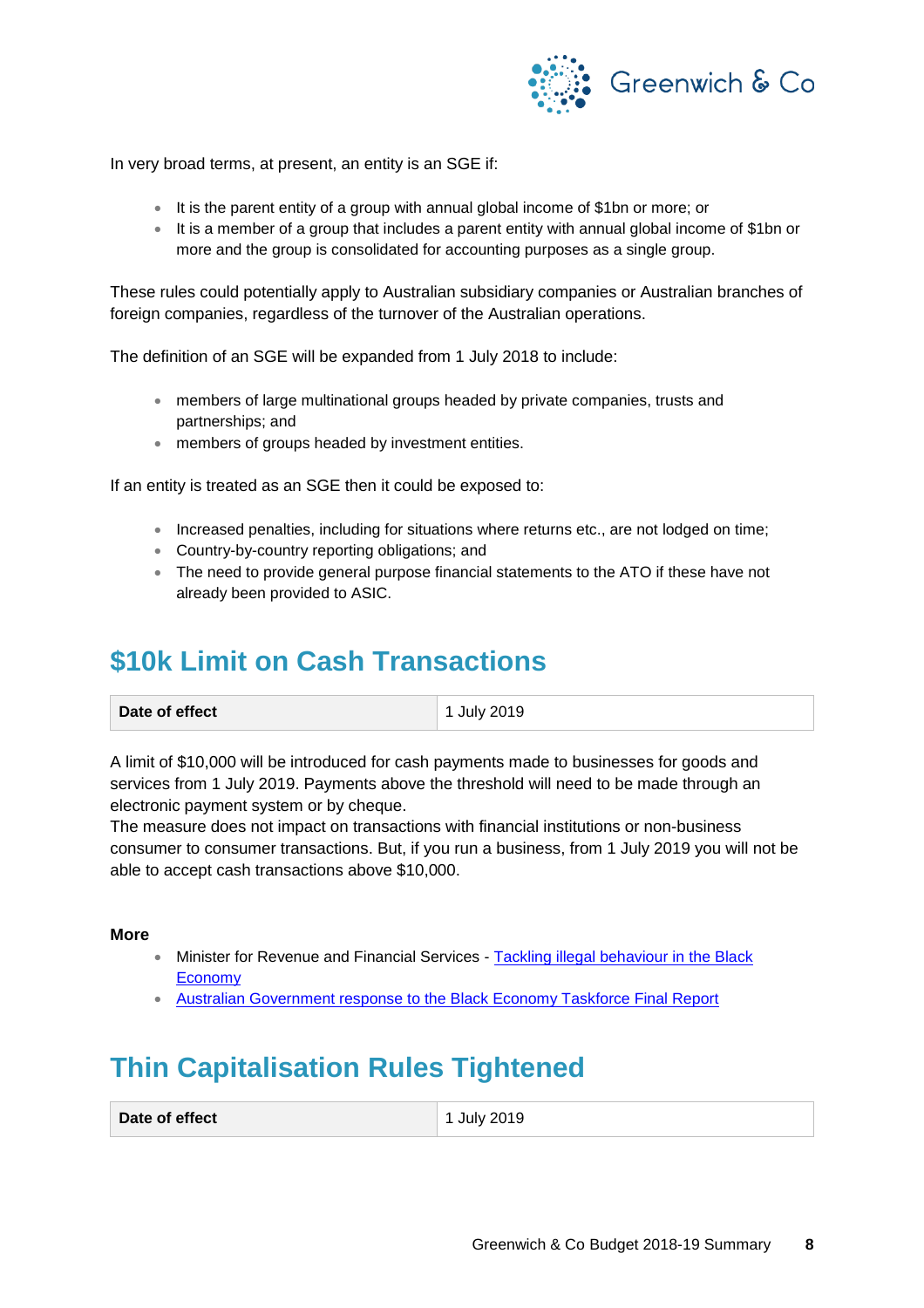

The thin capitalisation rules are designed to place a limit on the level of interest and other debt deductions that can be claimed in Australia when Australian operations are heavily funded by debt rather than by equity. The thin capitalisation rules apply where total debt deductions (e.g., interest expenses) for the taxpayer and its associates exceeds \$2 million.

These rules will be tightened by requiring entities to align the value of their assets for thin capitalisation purposes with the value included in their financial statements.

This measure will apply to income years commencing on or after 1 July 2019 and all entities must rely on the asset values contained in their financial statements for thin capitalisation purposes. Valuations made prior to 7.30PM (AEST) on 8 May 2018 may be relied on until the beginning of an entity's first income year commencing on or after 1 July 2019.

The Government will also ensure that foreign controlled Australian consolidated entities and multiple entry consolidated groups that control a foreign entity are treated as both outward and inward investment vehicles for thin capitalisation purposes. This will apply for income years commencing on or after 1 July 2019. This change will ensure that inbound investors cannot access tests that were only intended for outward investors.

### **Partnerships and The Small Business CGT Concessions**

| Date of effect | From 7:30PM (AEST) on 8 May 2018 |
|----------------|----------------------------------|
|                |                                  |

This measure seeks to close a loophole that provides access to the small business CGT concessions by partners in large partnerships.

Partners that alienate their income by creating, assigning or otherwise dealing in rights to the future income of a partnership (often referred to as Everett assignments) will no longer be able to access the small business capital gains tax (CGT) concessions in relation to these rights.

The small business CGT concessions assist owners of small businesses by providing relief from CGT on the disposal of assets related to their business. However, some taxpayers, including large partnerships, are able to access these concessions in relation to their assignment of a right to the future income of a partnership to an entity, without giving that entity any role in the partnership. Partly this is due to the fact that there is no minimum percentage interest that needs to be held by partners in a partnership to access these concessions, unlike the 20% threshold that normally applies to shareholders of a company or beneficiaries of a trust.

This has been an area of concern for the ATO for some time and in recent years the ATO has indicated that the general anti-avoidance rules can potentially apply to some of these arrangements. It appears that the Government has decided to simply take away some of the concessions in the tax system which make these arrangements attractive.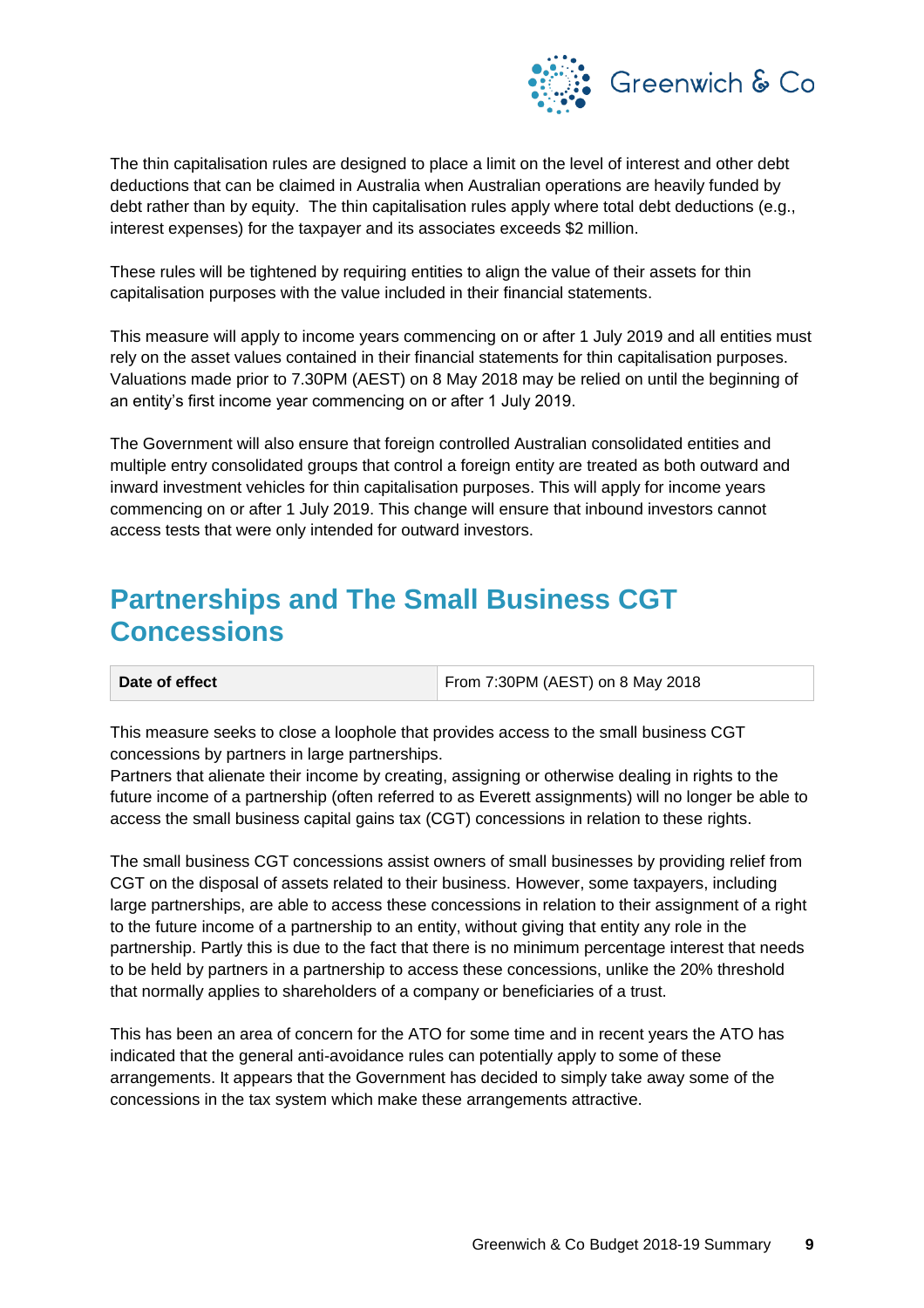

# **Division 7A and Unpaid Present Entitlements**

| Date of effect | 1 July 2019 |
|----------------|-------------|
|                |             |

Unpaid present entitlements will come directly within the scope of Division 7A.

An unpaid present entitlement arises where a trust appoints income to a corporate beneficiary but this amount has not actually been paid to the company. The measure seeks to ensure that the unpaid present entitlement is either required to be repaid to the private company over time as a complying loan or will be subject to tax as a dividend.

While Division 7A can currently apply to some arrangements involving unpaid present entitlements owed to companies, they are treated differently to loans and in some cases receive preferential treatment compared with loans. While the Government has not released much detail on this proposed change, presumably the changes will ensure that the treatment of unpaid present entitlements is more closely aligned with the current treatment of loans. However, we will have to wait and see whether the changes only apply to newly created entitlements or whether existing unpaid entitlements will be affected.

The Division 7A reforms announced in the previous budget have been delayed to include this latest measure as a consolidated package.

## **Regulators Target Phoenixing**

| Date of effect |  |  |  |  |  |  |
|----------------|--|--|--|--|--|--|
|----------------|--|--|--|--|--|--|

No date specified

Corporation and tax laws will be reformed in an attempt to target phoenix activity. The reforms:

- Introduce new phoenix offences to target those who conduct or facilitate illegal phoenixing;
- Extend the Director Penalty Regime to GST, luxury car tax and wine equalisation tax, making directors personally liable for the company's debts;
- Expand the ATO's power to retain refunds where there are outstanding tax lodgements;
- Prevent directors improperly backdating resignations to avoid liability or prosecution;
- Limit the ability of directors to resign when this would leave the company with no directors; and
- Restrict the ability of related creditors to vote on the appointment, removal or replacement of an external administrator.

The current Director Penalty Regime includes unpaid superannuation guarantee and PAYG withholding amounts but does not include GST liabilities. These proposed changes will ensure that directors become personally liable in situations where the company has not satisfied its GST obligations as well as luxury car tax and wine equalisation tax liabilities.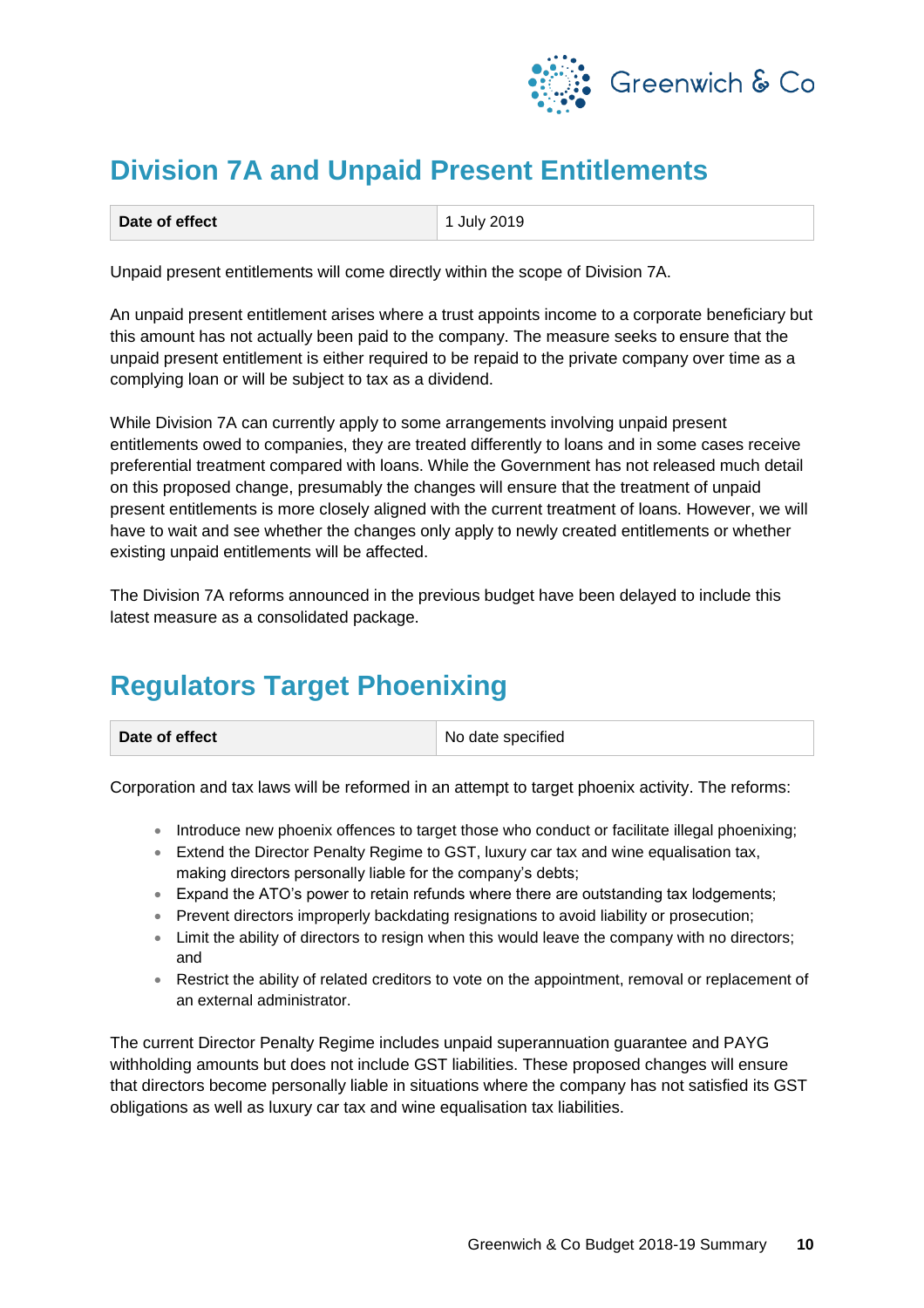

# **GST 'Hit' for Online Hotel Room Resellers**

| Date of effect | 1 July 2019 |
|----------------|-------------|
|                |             |

The GST will be extended to offshore sellers of hotel accommodation in Australia to ensure they calculate the GST in the same way as local providers.

Currently, offshore sellers of Australian hotel accommodation are exempt from including sales of hotel accommodation in their GST turnover. This means they are often not required to register for and charge GST on their mark-up over the wholesale price of the accommodation. This was deliberate to encourage foreigners to book accommodation in Australia. The market has shifted since with domestic and foreign consumers booking through online sites.

The measure will apply to sales made on or after 1 July 2019. Sales that occur before 1 July 2019 will not be subject to the measure even if the stay at the hotel occurs after this date.

This change requires agreement by the States and Territories.

### **Luxury Car Tax Removed for Re-Imported Refurbished Cars**

**Date of effect** 1 July 2019

The luxury car tax will be removed from 1 January 2019 for situations where cars are re-imported into Australia following a refurbishment overseas.

Currently, cars that are refurbished in Australia are not subject to luxury car tax. However, cars exported from Australia to be refurbished overseas and then re-imported are subject to the tax where the value of the car exceeds the relevant luxury car tax threshold.

### **HELP Cost Recovery from Education Providers**

| Date of effect | 1 January 2019 |
|----------------|----------------|
|                |                |

New fee for service style arrangements will come into place for education providers to recover the costs of administering Higher Education Loan Program (HELP) including:

- An annual charge for HECS HELP and FEE HELP approved higher education course providers to partially recover the costs associated with administering the programs; and
- An application fee for higher education course providers seeking approval to offer FEE HELP loans.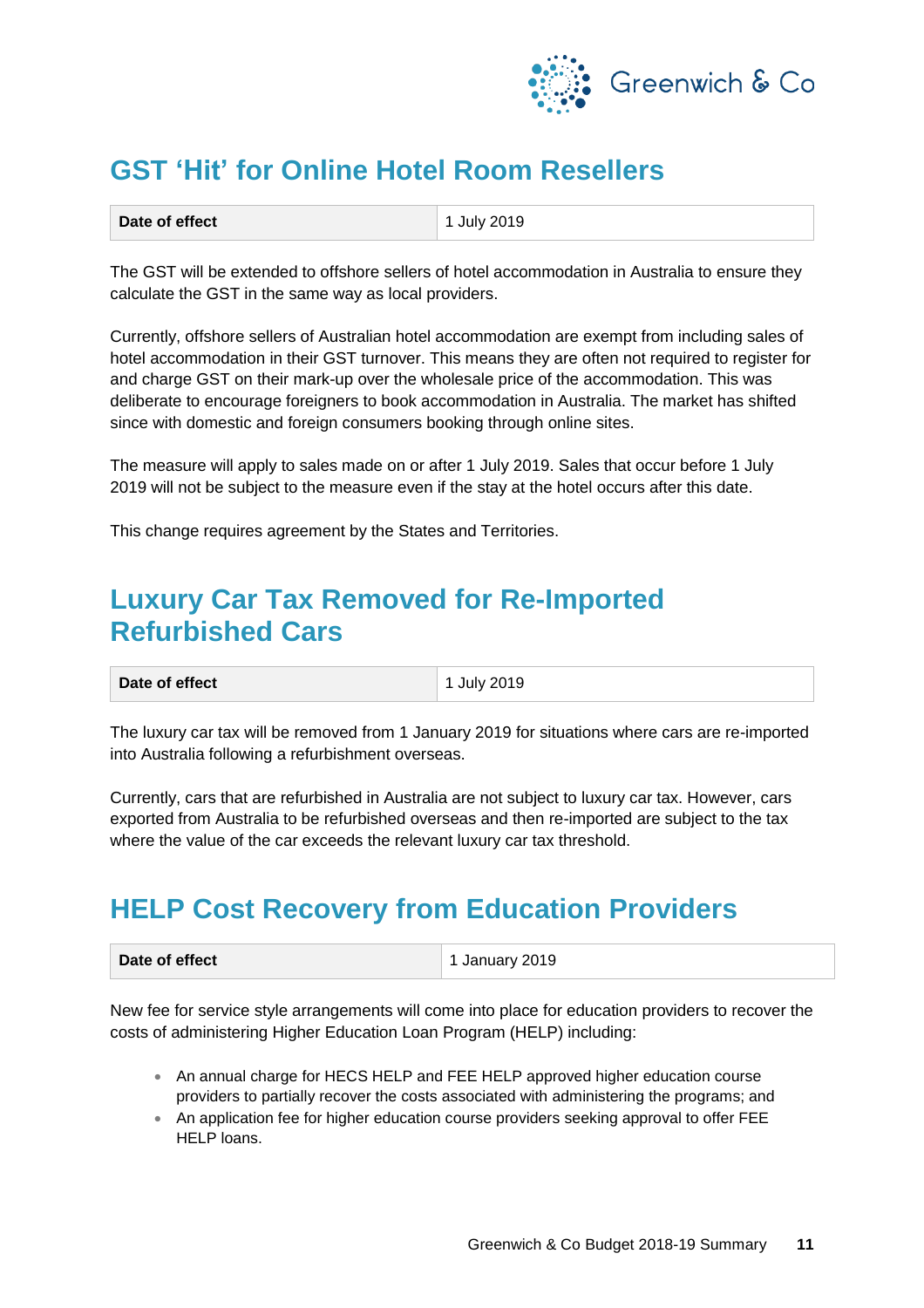

### **Previously Announced Measures**

### **Tax carve out for craft brewers**

| Date of effect | 1 July 2019 |
|----------------|-------------|
|----------------|-------------|

The alcohol excise refund scheme cap will be increased to \$100,000 per financial year and the concessional draught beer excise rates will be extended to 8 litre or greater kegs from 1 July 2019.

Currently, the alcohol excise refund scheme provides alcohol producers a refund of 60% of excise paid up to a cap of \$30,000 per financial year. Draught beer sold at licensed venues such as pubs in individual containers exceeding 48 litres is taxed at lower rates compared with beer sold in individual containers up to and including 48 litres. However, the lower rates mainly benefit large breweries, which typically use 50 litre kegs. The measures help to level the playing field for smaller craft beer producers.

#### **More**

• 4 May 2018 - [Levelling the playing field for craft brewers and distillers](http://sjm.ministers.treasury.gov.au/media-release/043-2018/)

### **Tobacco duty and excise reform**

From 1 July 2019, tobacco importers will be required to pay all duty and tax liabilities upon importation -this is different to the current system where tobacco can be imported and stored in licensed warehouses prior to tax being paid.

Transitional arrangements apply to tobacco products held in licensed warehouses on 1 July 2019. These measures will allow eligible entities to pay the liability on the warehoused stock within 12 months. Current weekly settlement arrangements will no longer apply to imported tobacco. Although there is currently no licensed commercial tobacco production in Australia, the taxing point for any future domestic manufacture of tobacco will also be changed to be consistent with the new taxing point for tobacco imports.

From 1 July 2019, permits will be required for all tobacco imports above the duty-free limits for travellers.

Dovetailing into the excise measures is the creation of a new multi-agency Illicit Tobacco Task Force from 1 July 2018. Additional resources have also been provided to the ATO to modernise its excise system and pursue compliance.

#### **More**

- 6 May 2018 [New Illicit Tobacco Taskforce and Tobacco Duty Measures to Fight Organised](http://kmo.ministers.treasury.gov.au/media-release/049-2018/)  [Crime](http://kmo.ministers.treasury.gov.au/media-release/049-2018/)
- Minister for Revenue and Financial Services Tackling illegal behaviour in the Black [Economy](http://kmo.ministers.treasury.gov.au/media-release/051-2018/)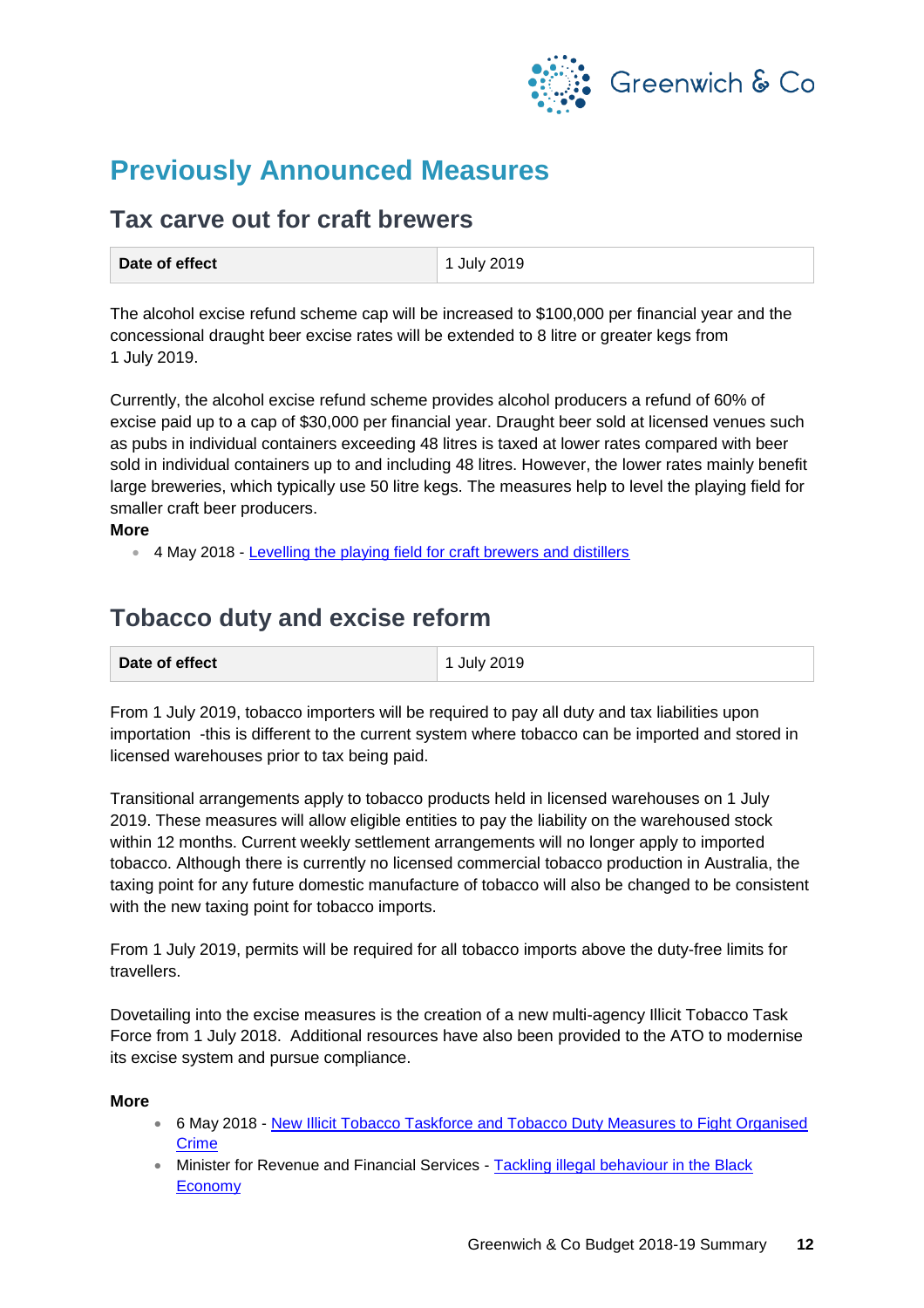

#### • [Australian Government response to the Black Economy Taskforce Final Report](https://treasury.gov.au/publication/p2018-287474/)

### **Stapled structures package**

| Date of effect | 1 July 2018 - thin capitalisation changes |  |
|----------------|-------------------------------------------|--|
|                | 1 July 2019 - other measures              |  |

A package of measures has been introduced to address risks to the corporate tax base posed by stapled structures and similar arrangements. The package will also limit access to concessions for passive income utilised by foreign governments and foreign pension funds.

Stapled structures arise where two or more entities are commonly owned and bound together such that the interests in them cannot be bought or sold separately. At least one of the two entities is a trust.

The Government's concerns have been driven by findings that over recent years, a growing number of taxpayers have sought to re-characterise trading income into more favourably taxed passive income through the misuse of the managed investment trust (MIT) regime. When combined with existing concessions used by foreign pension funds and sovereign wealth funds, some foreign investors have been able to access tax rates of 15% or less (in some cases, almost tax-free), rather than the applicable corporate tax rate of 30% on Australian business income.

The key elements of the package are:

- Applying a final withholding tax set at the corporate tax rate to distributions derived from trading income that has been converted to passive income using a MIT (with a 15 year exemption for new, Government-approved nationally significant infrastructure assets);
- Amending the thin capitalisation rules to prevent foreign investors from using multiple layers of flow-through entities (i.e. trusts and partnerships) to convert their trading income into favourably taxed interest income;
- Limiting the foreign pension fund withholding tax exemption for interest and dividends to portfolio investments only;
- Creating a legislative framework for the existing tax exemption for foreign governments (including sovereign wealth funds), and limiting the exemption to passive income from portfolio investments; and
- Excluding agricultural land from being an 'eligible investment business' for a MIT.

#### **More**

- Treasury [Tax treatment of stapled structures](https://treasury.gov.au/publication/p2018-t273732/)
- Treasurer [Levelling the playing field for Australian investors: Taxation of Stapled Structures](http://sjm.ministers.treasury.gov.au/media-release/024-2018/)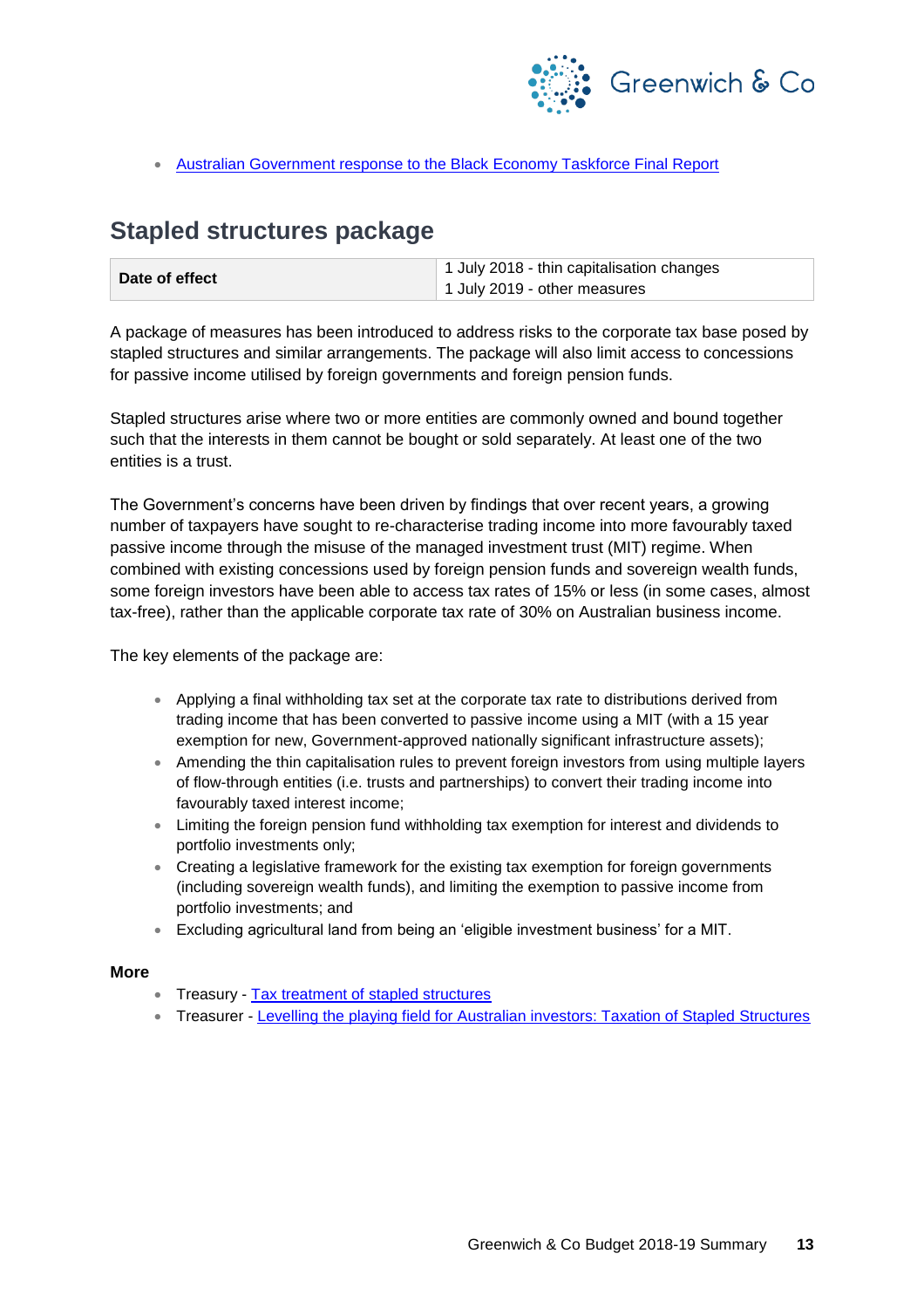

# **Superannuation**

Many of the reforms in superannuation impact on administration of funds, particularly large APRA funds.

# **Three-Year Cycle for SMSF Audits**

| Date of effect | 1 July 2019 |
|----------------|-------------|
|                |             |

SMSFs with a history of good record-keeping and compliance – that is, three consecutive years of clear audit reports and annual returns lodged on time, will only be required to have their fund audited every three years.

The Government has flagged consultation with key stakeholders on this measure (with no further details available at present).

The key issue with this measure is how the three-year cycle will work - is it an audit for one year in three or three years once?

If the audit is only for the third year of the cycle, then there is a major risk of compliance issues going unnoticed. Having two years with no audits may present opportunities for 'creative' trustees to manipulate the superannuation system. It will be difficult for an auditor to sign-off on the third year without having a level of comfort as to what has transpired in previous years.

If the audit is for the prior three years, the benefit for members may be negligible as auditors will need to charge for three years of work. The measure is designed to reduce 'red-tape' for trustees but having three years of questions from auditors might just group three years into one.

### **Retirement Income Strategy for Super Fund Members**

| Date of effect | No time period noted |
|----------------|----------------------|
|----------------|----------------------|

The *Superannuation Industry (Supervision) Act 1993* will be amended to introduce a retirement covenant that will require superannuation trustees to formulate a retirement income strategy for superannuation fund members.

The *Corporations Act 2001* will also be amended to require providers of retirement income products to report simplified, standardised metrics in product disclosure to assist customer decision making.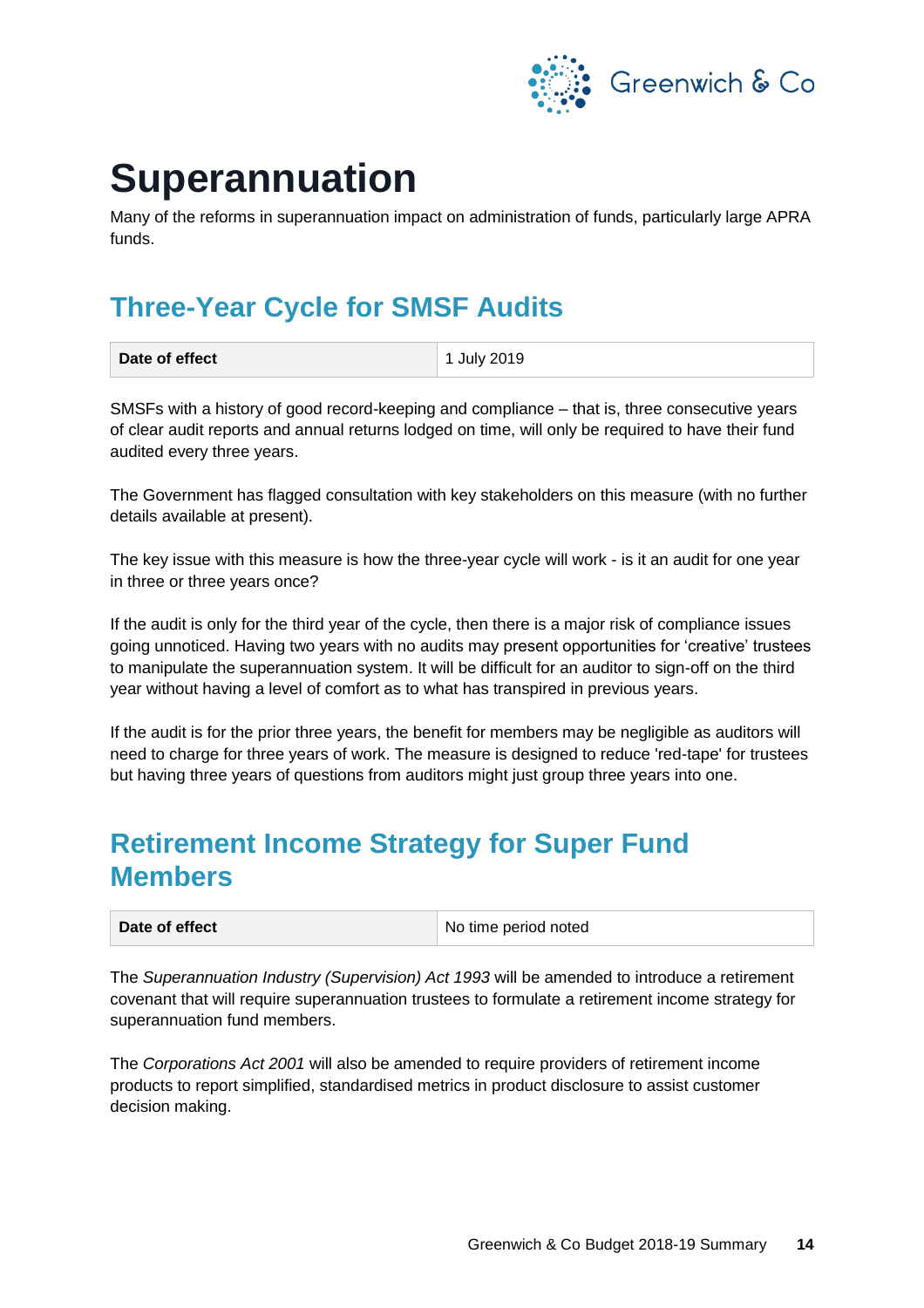

## **Preventing Inadvertent Breaches of Concessional Caps**

Individuals whose income exceeds \$263,157 and have multiple employers will be able to nominate that their wages from certain employers are not subject to the superannuation guarantee (SG).

The measure will allow eligible individuals to avoid unintentionally breaching the \$25,000 annual concessional contributions cap (and incurring excess contributions tax) as a result of multiple compulsory SG contributions.

It is anticipated that employees who use this measure will negotiate additional income in lieu of the 9.5% superannuation guarantee.

### **Exit Fees Scrapped, Fees Capped, And More Transferred To ATO**

| Date of effect<br><b>July 2019</b> |  |
|------------------------------------|--|
|------------------------------------|--|

A ban on exit fees from all superannuation funds will be introduced along with a 3% annual cap on passive fees on accounts with balances below \$6,000 from 1 July 2019.

Superannuation funds will also be required to transfer all inactive superannuation accounts with balances below \$6,000 to the ATO.

These changes create a gain of \$1.1 billion in the underlying cash balance over the forward estimates. This gain is in part a timing issue reflecting the time taken to reunite lost super balances with their owners.

### **Opt-In Insurance Inside Super**

Insurance within superannuation will move from a default framework to an opt-in basis for:

- members with low balances of less than \$6,000;
- members under the age of 25 years; and
- members whose accounts have not received a contribution in 13 months and are inactive.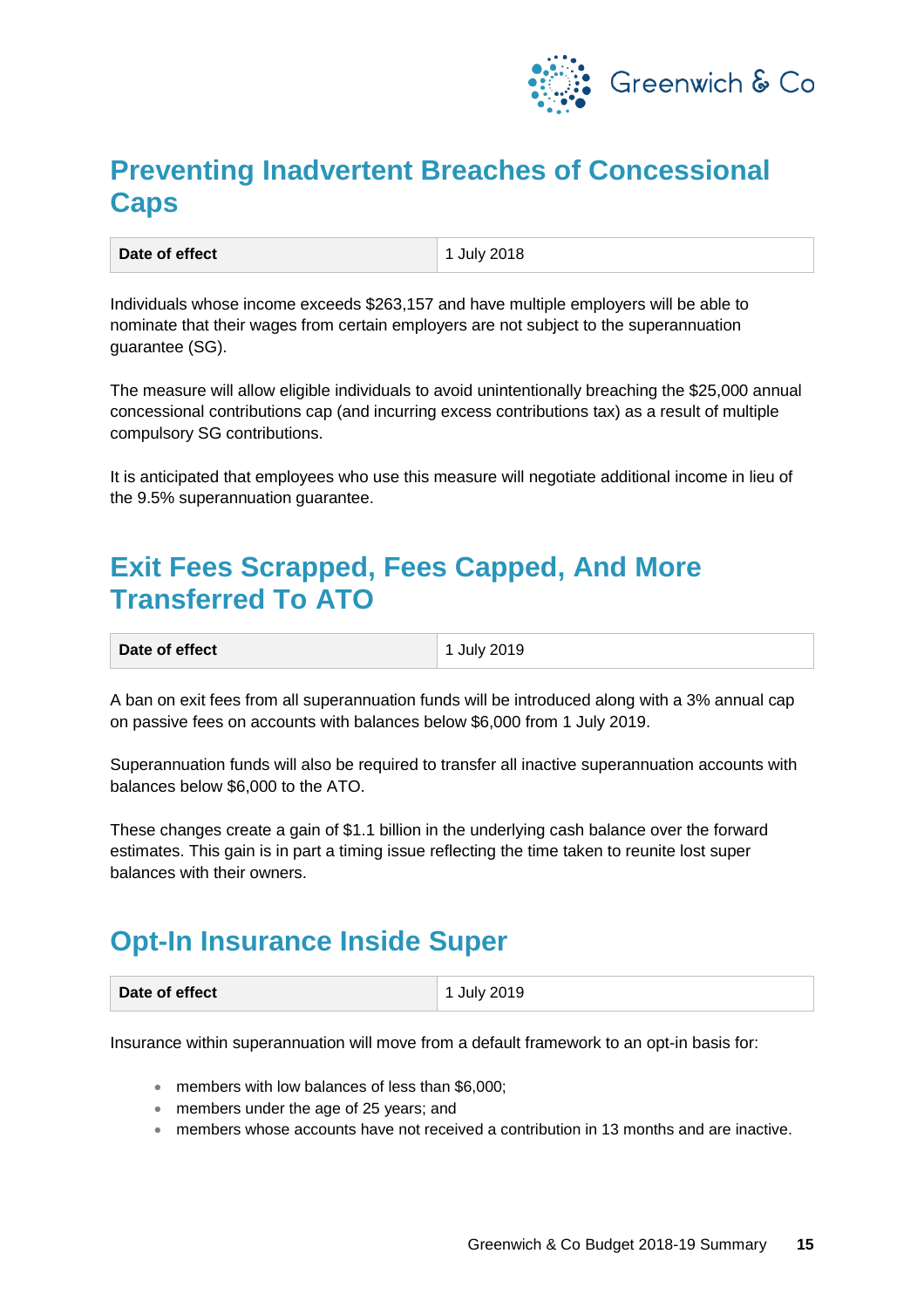

This means that these members will not automatically be provided with insurance inside their superannuation fund but instead will opt-in if they choose. The Government is concerned that automatic insurance cover is eroding savings with many unaware they have insurance within their fund or within multiple funds.

The changes will not prevent anyone who wants insurance from being able to obtain it — low balance, young, and inactive members will still be able to opt-in to insurance cover within super.

Affected members will have 14 months to decide whether they will opt in to their existing cover or allow it to switch off.

### **Work Test Exemption for Retirees**

An exemption to the work test will be introduced for people aged 65 to 74 with superannuation balances below \$300,000, who make voluntary contributions to superannuation. The exemption applies in the first year that they do not meet the work test requirements. This measure is really a reprieve for people transitioning to retirement to get their affairs in order.

Currently, the work test restricts the ability to make voluntary superannuation contributions for those aged 65-74 to individuals who work a minimum of 40 hours in any 30 day period in the financial year.

#### **Example from the Superannuation Work Test exemption for retirees fact sheet**

At the age of 68, Gus retires from full-time work on 1 June 2020. As he would not meet the work test in the 2020-21 financial year, Gus would currently be prevented from making any voluntary super contributions after 30 June 2020.

As his total superannuation balance is \$150,000 at the end of the 2019-20 financial year, Gus is eligible to make contributions under the work test exemption from 1 July 2020 to 30 June 2021.

As Gus had not reached his concessional contribution cap over the past 2 years, having contributed only \$18,000 in 2018-19 and \$12,000 in 2019-20, under the existing carry forward arrangements and new work test exemption Gus can contribute up to \$45,000 at concessional tax rates in the 2020-21 financial year.

As a result of the work test exemption, Gus is also able to contribute up to \$100,000 in nonconcessional contributions in 2020-21.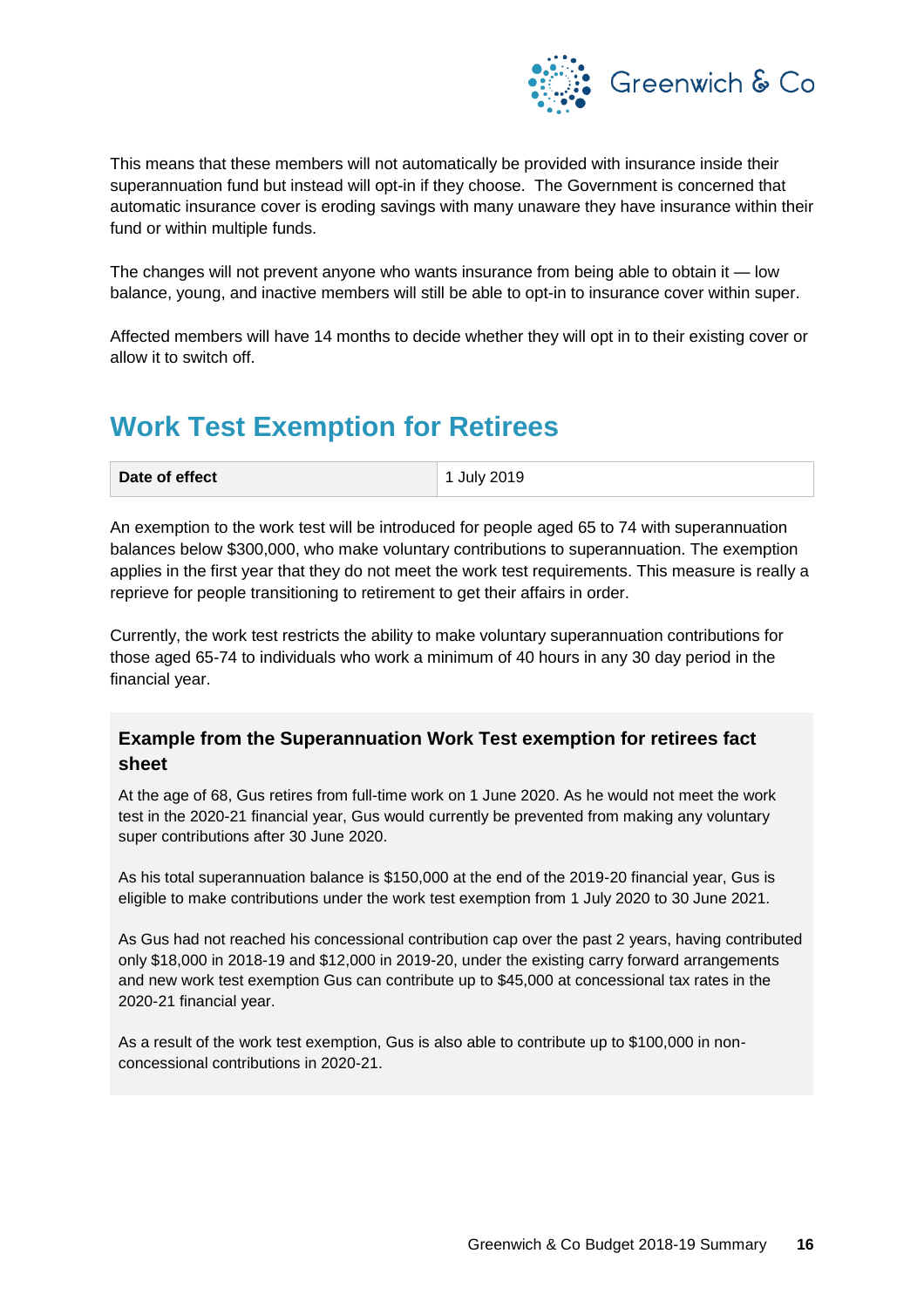

### **Previously Announced Measures**

### **Increasing the maximum number of members in an SMSF**

The maximum number of allowable members in new and existing SMSFs and small APRA funds will increase from four to six.

#### **More**

• 27 April 2018 - [Greater flexibility for self-managed super funds](http://kmo.ministers.treasury.gov.au/media-release/042-2018/)

# **Investors**

## **No Deductions for Vacant Land**

| Date of effect | 1 July 2019 |
|----------------|-------------|
|                |             |

Deductions will be denied for expenses associated with holding vacant land. The Government is concerned that deductions are being improperly claimed for expenses, such as interest costs, related to holding vacant land, where the land is not genuinely held for the purpose of earning assessable income. They expect the measure will also help to prevent 'land banking', which denies the use of land for housing or other development.

Denied deductions will not be able to be carried forward for use in later income years. However, expenses which cannot be claimed as a deduction can form part of the CGT cost base of the property as long as they fall within specific categories (such as interest, borrowing expenses and council rates). This means that the expenses can reduce a capital gain made on future sale, although there are limitations on this which mean that holding costs cannot create or increase a capital loss and cannot generally be taken into account if the property was acquired before 20 August 1991.

The measure will not apply to expenses associated with holding land that are incurred after:

- a property has been constructed on the land, it has received approval to be occupied and is available for rent; or
- the land is being used by the owner to carry on a business, including a business of primary production.

The measure applies to land held for residential or commercial purposes. However, the 'carrying on a business' test will generally exclude land held for commercial development.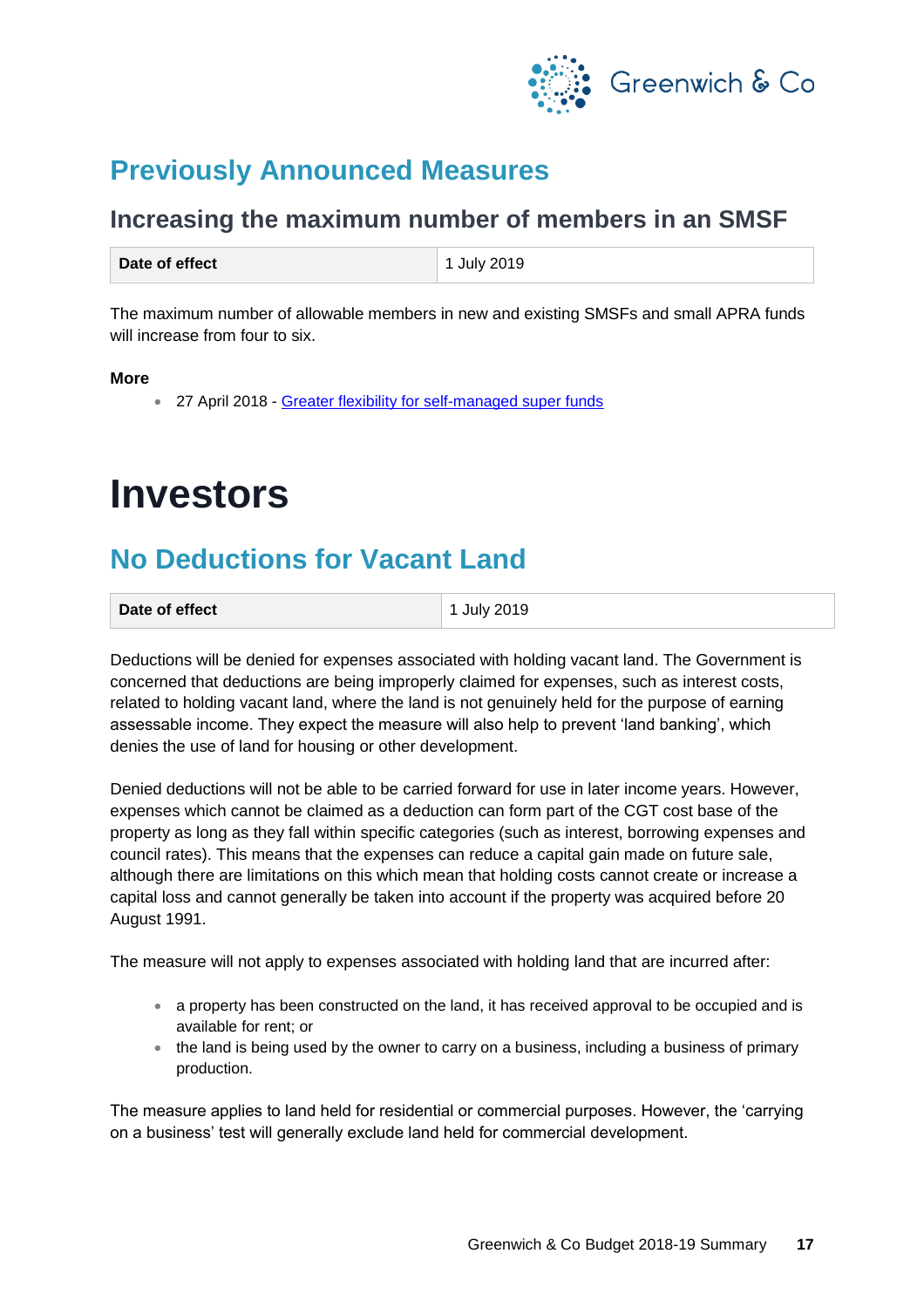

Unfortunately, it appears that this measure may impact on those who incur holding costs in relation to land that is genuinely held for the purpose of producing assessable income, including where the owner is actively constructing a dwelling on the land that will be used as a rental property (Steele's case and ATO ruling TR 2004/4 deal with this area). This is another example of where those doing the right thing will be impacted by the Government becoming fed up with those who aren't.

It also remains to be seen how holding expenses that relate to land held as trading stock will be dealt with under the proposed changes.

# **Individuals & Families**

# **Personal Income Tax Cuts**

The anticipated personal income tax cuts will be delivered as part of a seven-year plan culminating in the removal of one tax bracket from 1 July 2024. The Government states that the end result will be that around 94% of taxpayers will be subject to a marginal tax rate of 32.5%.

|             | <b>Tax thresholds</b> |                      |                          |                      |
|-------------|-----------------------|----------------------|--------------------------|----------------------|
| Tax rate    | <b>Current</b>        | From 1 July 2018     | From 1 July 2022         | From 1 July 2024     |
| $0\%$       | $$0 - $18,200$        | $$0 - $18,200$       | $$0 - $18,200$           | $$0 - $18,200$       |
| 19%         | $$18,201 - $37,000$   | $$18,201 - $37,000$  |                          | $$18,201 - $41,000$  |
| 32.5%       | $$37,001 - $87,000$   | \$37,001 \$90,000    | \$41,001 - \$120,000     | \$41,001 - \$200,000 |
| 37%         | \$87,001 - \$180,000  | \$90,001 - \$180,000 | $$120,001 - $180,000$    |                      |
| 45%         | > \$180,000           | > \$180,000          | > \$180,000              | $>$ \$200,000        |
| Low and     |                       | Up to \$530          | $\overline{\phantom{0}}$ |                      |
| middle      |                       |                      |                          |                      |
| income tax  |                       |                      |                          |                      |
| offset      |                       |                      |                          |                      |
| <b>LITO</b> | Up to \$445           | Up to \$445          | Up to \$645              | Up to \$645          |

The focus right now however is the low and middle tax income brackets with changes to the tax brackets and the introduction of the Low and Middle-Income Tax Offset.

From 1 July 2018:

• The top threshold of the 32.5% personal income tax bracket will increase from \$87,000 to \$90,000.

From 1 July 2022:

- The top threshold of the 19% personal income tax bracket will increase from \$37,000 to \$41,000.
- The top threshold of the 32.5% personal income tax bracket will again increase from \$90,000 to \$120,000.
- The Low-Income Tax offset will increase from \$445 to \$645. The increased Low-Income Tax Offset will be withdrawn at a rate of 6.5 cents per dollar between incomes of \$37,000 and \$41,000, and at a rate of 1.5 cents per dollar between incomes of \$41,000 and \$66,667.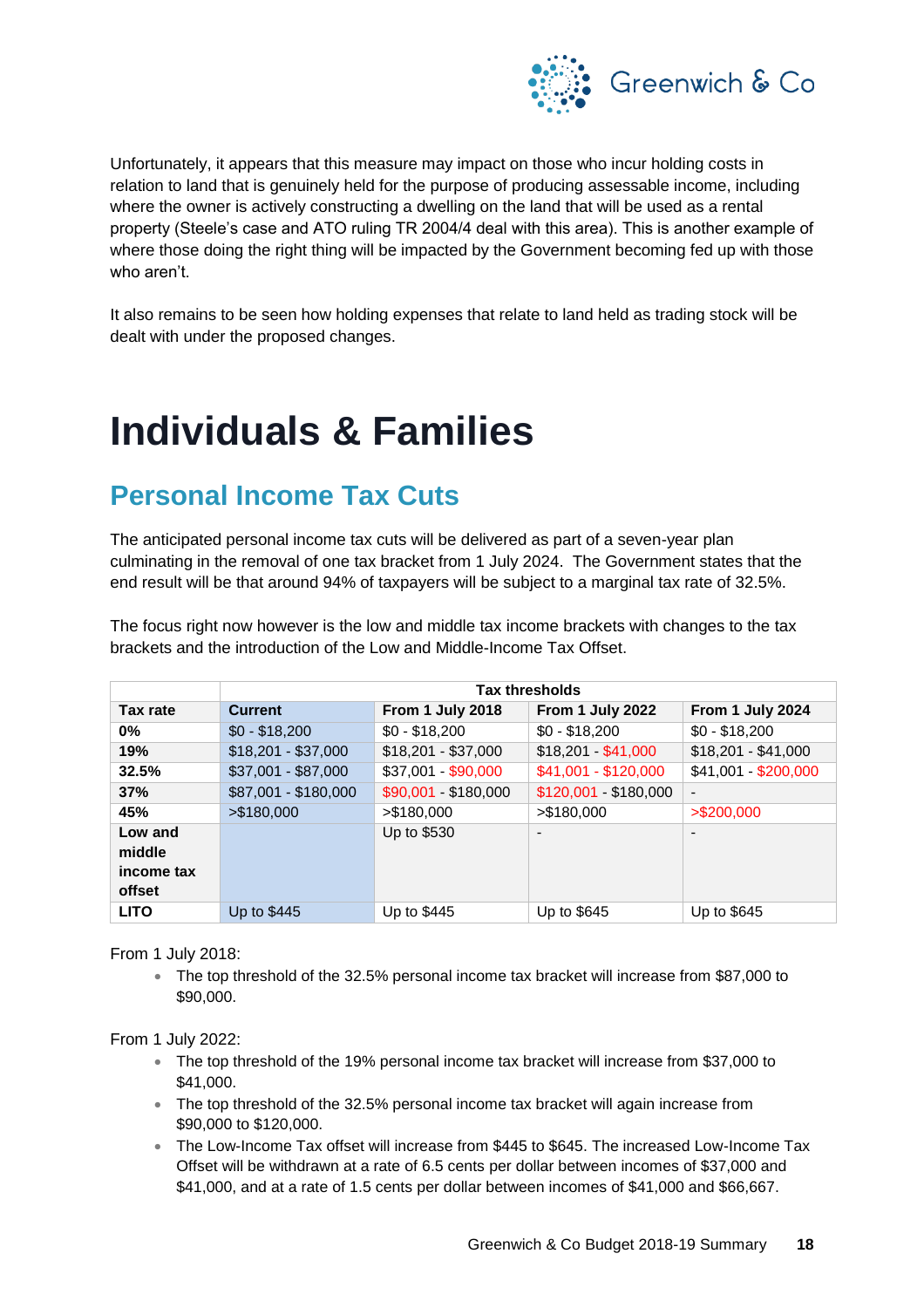

From 1 July 2024:

- The 37% tax bracket will be removed.
- The top threshold of the 32.5% personal income tax bracket will again increase from \$120,000 to \$200,000.

### **Low and Middle-Income Tax Offset**

| Date of effect | From 2018-19 until 2021-22 income years |
|----------------|-----------------------------------------|
|                |                                         |

How to give low and middle-income earners a tax break without directly benefiting those on larger incomes? The Government's solution to this conundrum is the introduction of the Low and Middle-Income Tax Offset (LIMITO) from the 2018-19 income year.

Applied as a non-refundable tax offset after an individual lodges their income tax return, the tax offset provides:

| Table income          | Low and Middle-Income Tax Offset (LIMITO)           |
|-----------------------|-----------------------------------------------------|
| $$0 - $37,000$        | Up to \$200                                         |
| \$37,000 - \$48,000   | Offset increase of 3 cents per dollar up to \$530   |
| \$48,000 - \$90,000   | Up to \$530                                         |
| \$90,001 to \$125,333 | Offset phases out at a rate of 1.5 cents per dollar |

Assuming the amending legislation passes Parliament, the offset is intended to be available for the 2018-19 to 2021-22 income years.

The Low and Middle-Income Tax Offset is in addition to the existing Low Income Tax Offset.

If you are trying to work out what these changes mean to you, the Government has added a tax relief estimator on the front page of the **budget website**. For example, someone on an annual taxable income of \$65,000, would receive an annual benefit of around \$530 in the first few years and a total benefit of \$3,740.

#### **More information**

- [Lower, fairer and simpler taxes fact sheet](https://budget.gov.au/2018-19/content/factsheets/7-pitp.html)
- Treasurer [Tax relief for working Australians, low and middle income earners first](http://sjm.ministers.treasury.gov.au/media-release/045-2018/)

## **Changes to Testamentary Trusts**

**Date of effect** 1 July 2019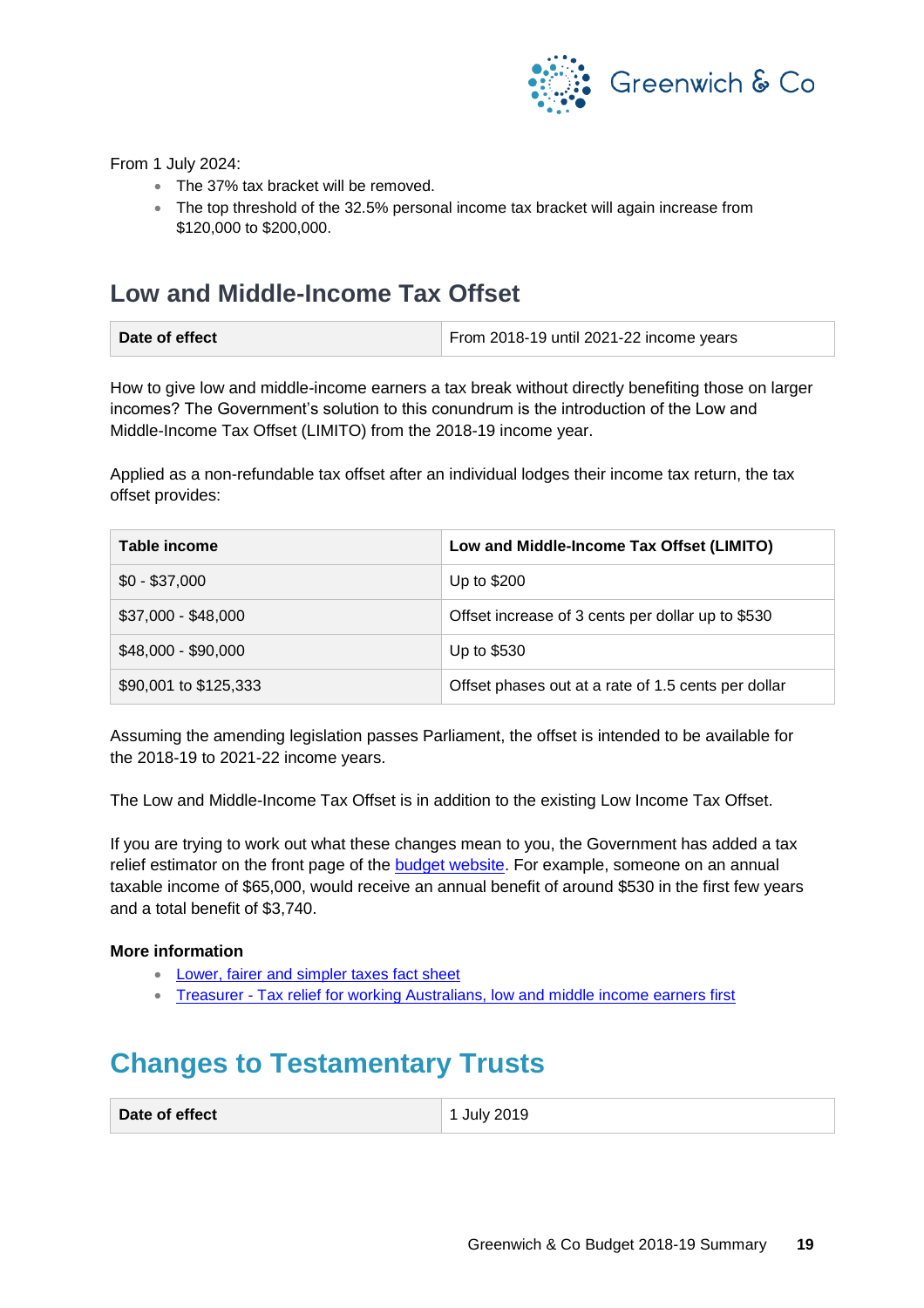

The concessional tax rates available for minors receiving income from testamentary trusts will be limited to income derived from assets that are transferred from the deceased estate or the proceeds of the disposal or investment of those assets.

Currently, income received by minors from testamentary trusts is taxed at normal adult rates rather than the higher tax rates that generally apply to minors. The Government is concerned that some taxpayers are inappropriately obtaining the benefit of this lower tax rate by injecting assets unrelated to the deceased estate into the testamentary trust.

While the rules already contain some integrity provisions that are aimed at limiting the scope for inappropriately boosting the income earning capacity of testamentary trusts, the measure clarifies that minors will be taxed at adult marginal tax rates only in respect of the income a testamentary trust generates from assets of the deceased estate (or the proceeds of the disposal or investment of these assets).

## **Crackdown on Family Trust 'Round Robin' Arrangements**

| Date of effect | 1 July 2019 |
|----------------|-------------|
|                |             |

Family trusts will be subject to a specific anti-avoidance rule that applies to other closely held trusts that engage in circular trust distributions.

Currently, where family trusts act as beneficiaries of each other in a 'round robin' arrangement, a distribution can be ultimately returned to the original trustee - in a way that avoids any tax being paid on that amount.

The measure would enable the ATO to impose tax on these distributions at a rate equal to the top personal tax rate plus the Medicare levy.

## **Taxing the Fame Or Image Of High Profile Sportspeople And Actors**

| Date of effect | 1 July 2019 |
|----------------|-------------|
|----------------|-------------|

From 1 July 2019, high profile individuals will no longer able to take advantage of lower tax rates by licencing their fame or image to another entity.

Currently, high profile individuals can licence their fame or image to another entity such as a related company or trust. Income for the use of their fame or image goes to the entity that holds the licence – creating the opportunity to manipulate different tax treatments. For example, if the rights are held by a discretionary trust the income generated from the use of these rights can be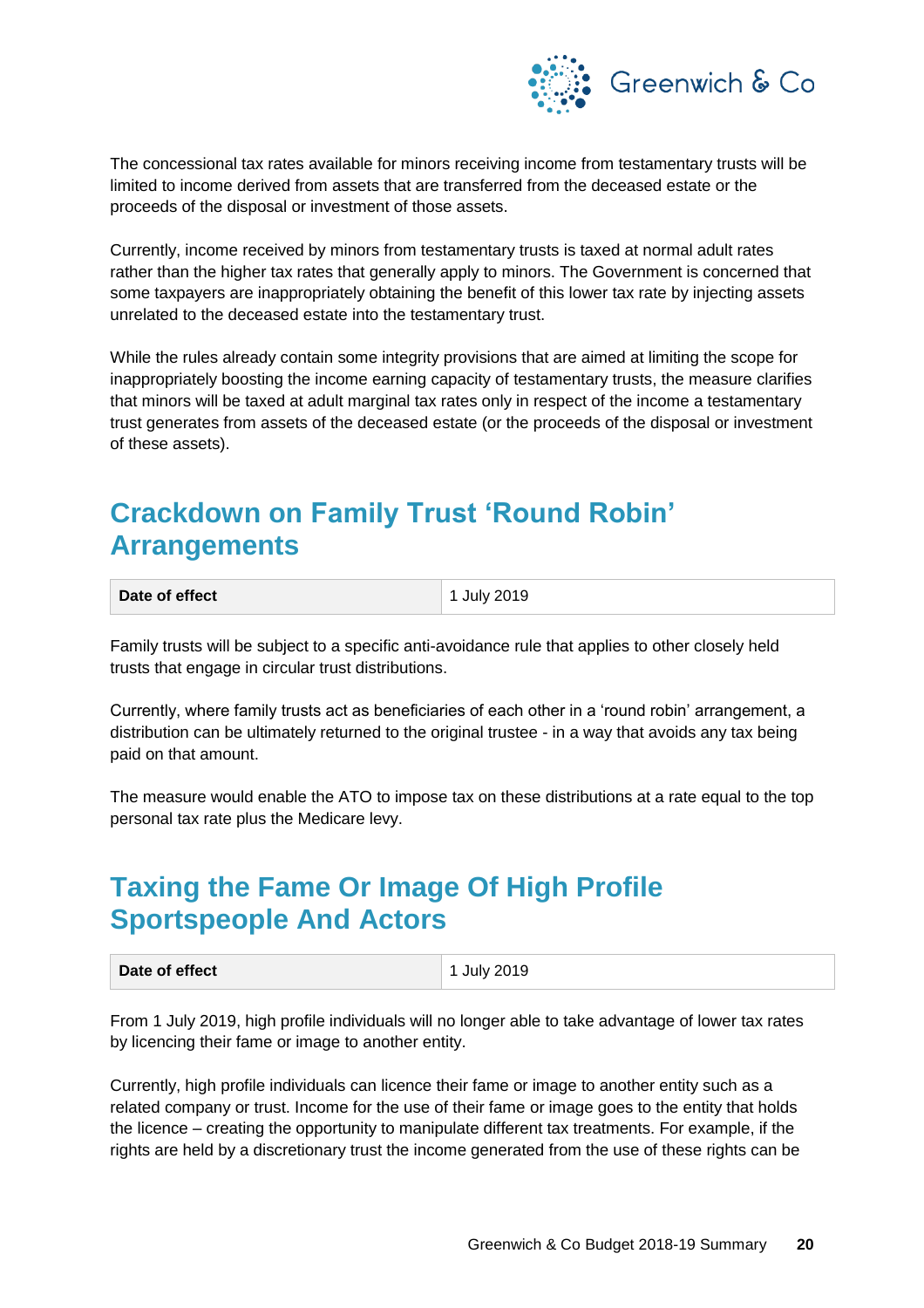

distributed to other family members and can potentially be taxed at lower rates than if the income was taxed in the hands of the individual.

This measure ensures that all remuneration (including payments and non-cash benefits) provided for the commercial exploitation of a person's fame or image are included in the assessable income of that individual.

The ATO had previously released some draft guidelines (refer to [PCG 2017/D11\)](https://www.ato.gov.au/law/view/document?DocID=COG/PCG201711/NAT/ATO/00001) in this area, possibly seeking to set some practical boundaries around the ability to split this type of income with others. Assuming the changes are legislated then these guidelines would appear to be redundant from 1 July 2019.

### **Medicare Levy Low-Income Threshold Increase**

| Date of effect | 2017-18 income years |
|----------------|----------------------|
|----------------|----------------------|

The Medicare levy low-income thresholds for singles, families, seniors and pensioners will increase from the 2017-18 income years.

|                                                                   | 2016-17  | 2017-18  |
|-------------------------------------------------------------------|----------|----------|
| Singles                                                           | \$21,655 | \$21,980 |
| <b>Families</b>                                                   | \$36,541 | \$37,089 |
| Single seniors and pensioners                                     | \$34,244 | \$34,758 |
| Family threshold for seniors and pensioners                       | \$47,670 | \$48,385 |
| Each dependent child or student (increase to<br>family threshold) | \$3,356  | \$3,406  |

### **Encouraging Pensioner Financial Independence**

| Date of effect | From 2017-18 |
|----------------|--------------|
|                |              |

A range of measures seek to encourage pensioner financial independence:

• **Pension Work Bonus increase from \$250 to \$300 per fortnight** – allowing pensioners to earn up to \$7,800 each year without impacting their pension. This is in addition to the income free area, which is currently \$168 a fortnight for a single pensioner and \$300 a fortnight (combined) for a pensioner couple. A single person with no other income will be able to earn up to \$468 a fortnight from work and get the maximum rate of Age Pension.